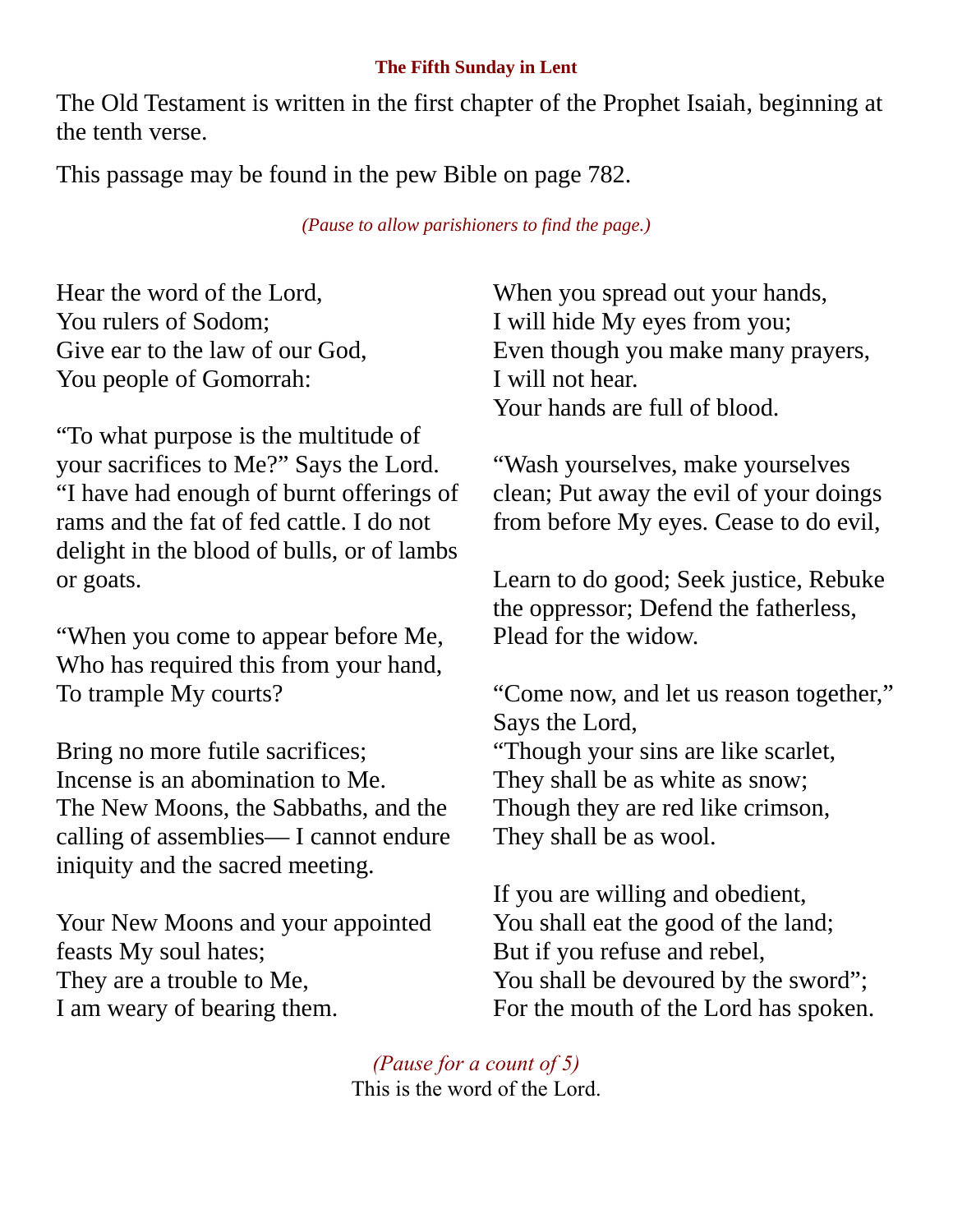## **The Fifth Sunday in Lent**

## **Psalm 51**

1 HAVE mercy upon me, O God, after thy great goodness; \* according to the multitude of thy mercies do away mine offences.

2 Wash me throughly from my wickedness, \* and cleanse me from my sin.

3 For I acknowledge my faults, \* and my sin is ever before me.

4 Against thee only have I sinned, and done this evil in thy sight; \* that thou mightest be justified in thy saying, and clear when thou shalt judge.

5 Behold, I was shapen in wickedness, \* and in sin hath my mother conceived me.

6 But lo, thou requirest truth in the inward parts, \* and shalt make me to understand wisdom secretly.

7 Thou shalt purge me with hyssop, and I shall be clean; \* thou shalt wash me, and I shall be whiter than snow.

8 Thou shalt make me hear of joy and gladness, \* that the bones which thou hast broken may rejoice.

9 Turn thy face from my sins, \* and put out all my misdeeds.

10 Make me a clean heart, O God, \* and renew a right spirit within me.

11 Cast me not away from thy presence, \* and take not thy holy Spirit from me.

12 O give me the comfort of thy help again, \* and stablish me with thy free Spirit.

13 Then shall I teach thy ways unto the wicked, \* and sinners shall be converted unto thee.

14 Deliver me from blood-guiltiness, O God, thou that art the God of my health; \* and my tongue shall sing of thy righteousness.

15 Thou shalt open my lips, O Lord, \* and my mouth shall show thy praise.

16 For thou desirest no sacrifice, else would I give it thee; \* but thou delightest not in burnt-offerings.

17 The sacrifice of God is a troubled spirit: \* a broken and contrite heart, O God, shalt thou not despise.

18 O be favourable and gracious unto Sion; \* build thou the walls of Jerusalem.

19 Then shalt thou be pleased with the sacrifice of righteousness, with the burntofferings and oblations; \* then shall they offer young bullocks upon thine altar.